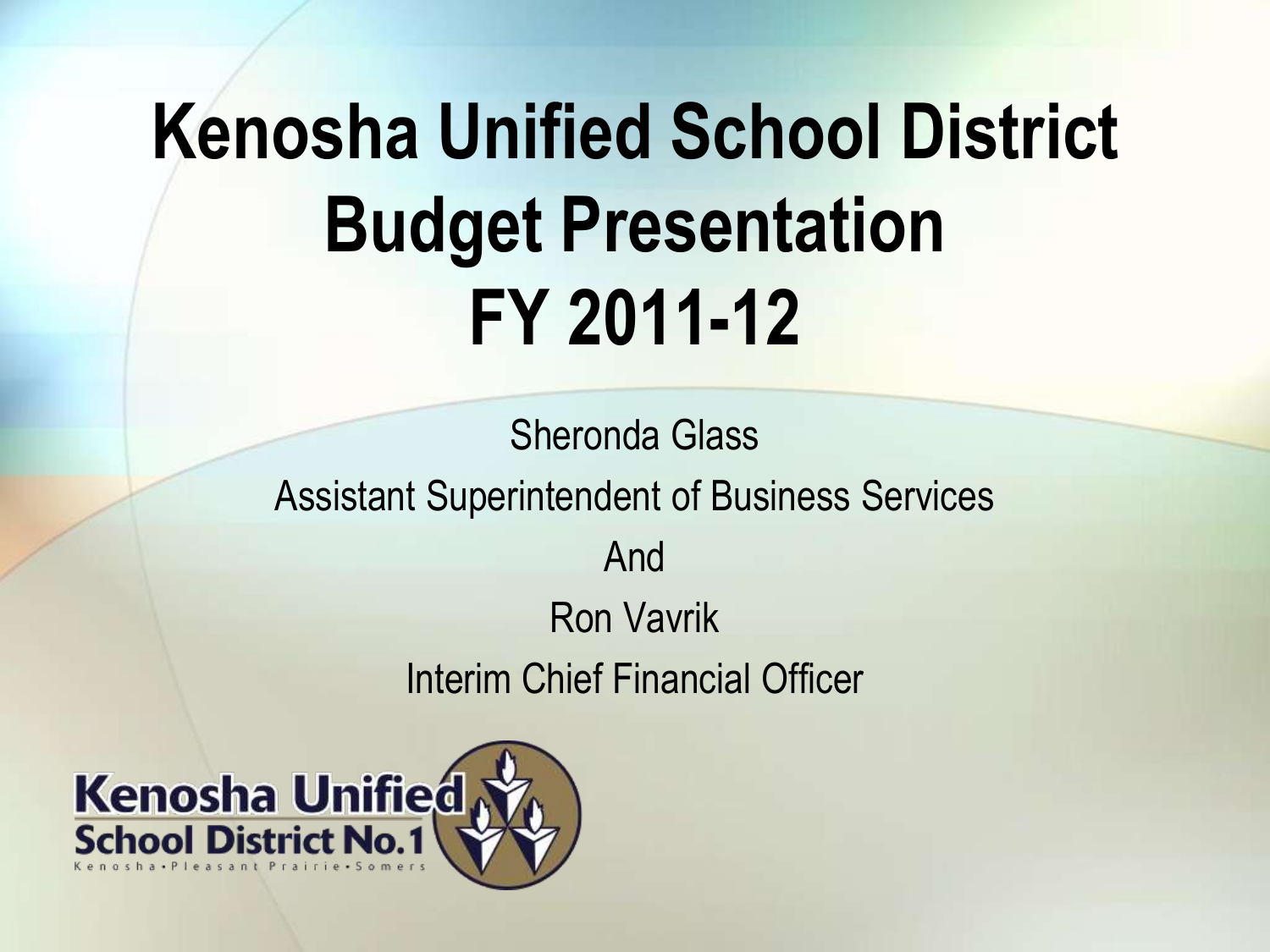## **Agenda**

- Opening Dr. Hancock
	- Budgetary Consideration/Timeline
- Budget Overview Sheronda Glass
	- Financial and Process Assessment
	- What We Are Facing
	- How Did We Get Here
	- Summary
	- Recommendations
- Budget Revenue/Expenditures Ron Vavrik
- Budget Assumption Detail Leadership Council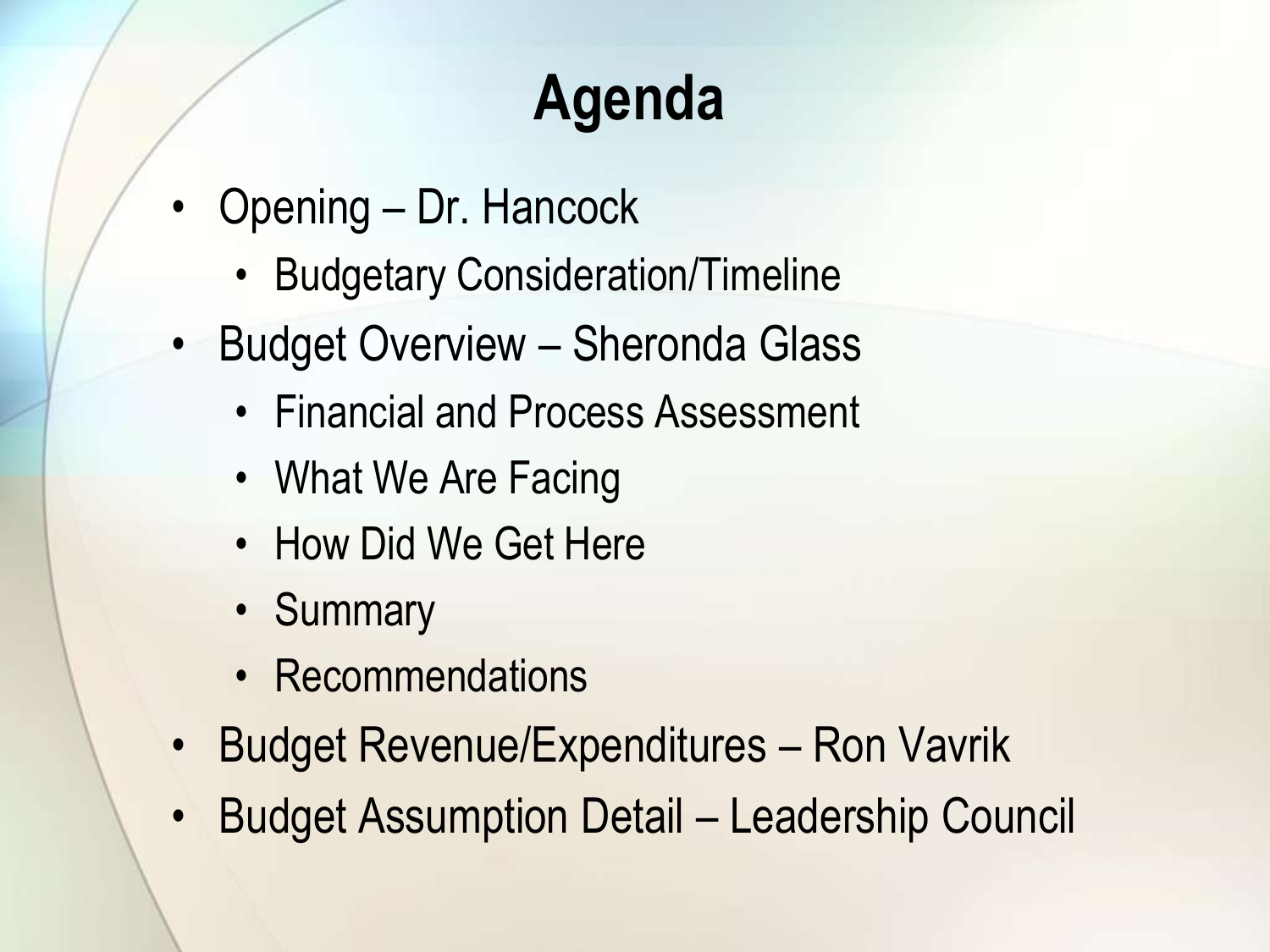#### **Budgetary Consideration Timeline Why These Discussions Now?**

- Zero-based Budgeting Timeline started in December 20, 2010
- State Legislative Issues/Budget Deliberations began in January 2011
- Information from State about cuts February 2011
- Presentation to Board April 20, 2011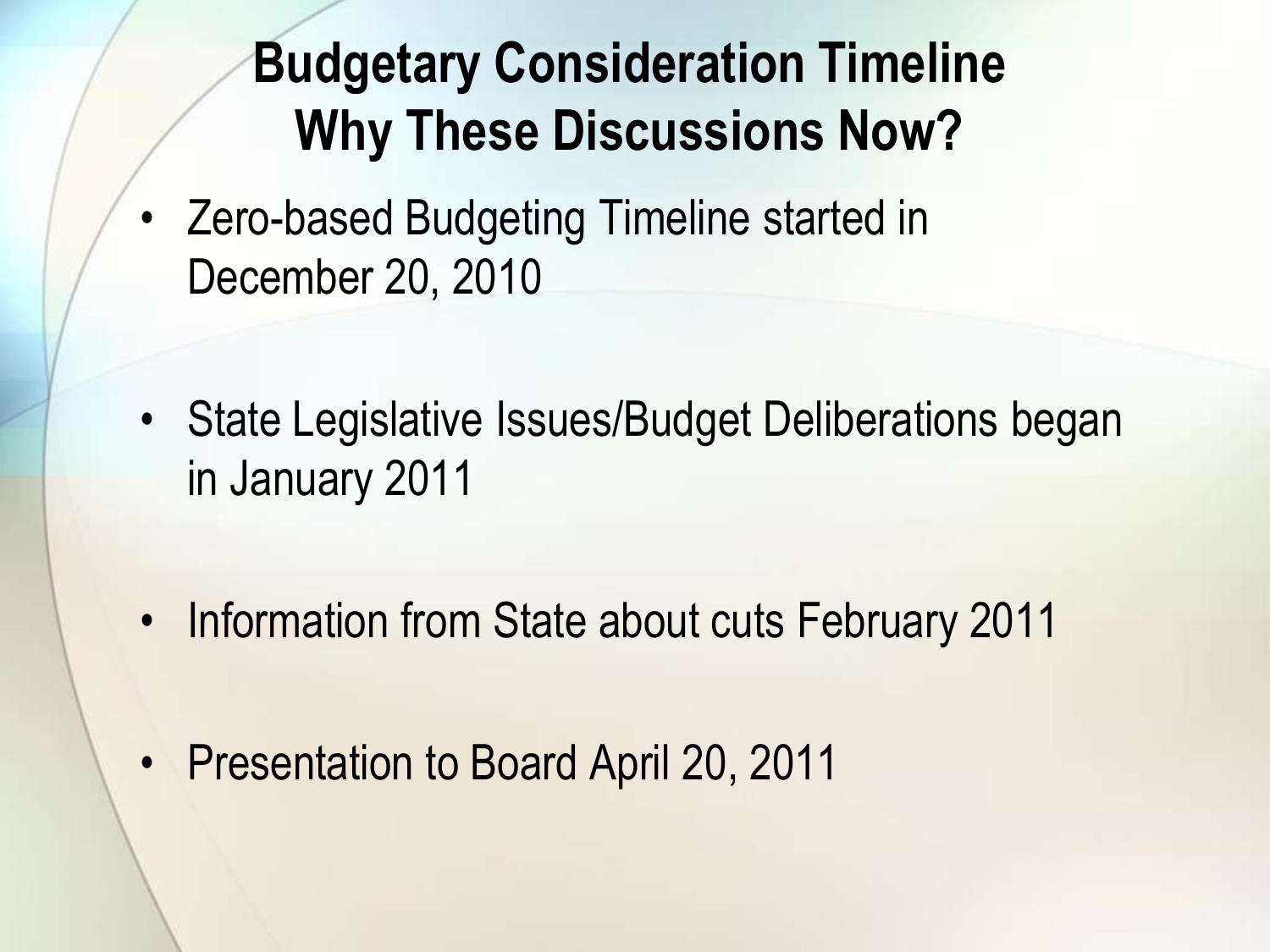#### **Financial and Process Assessment**

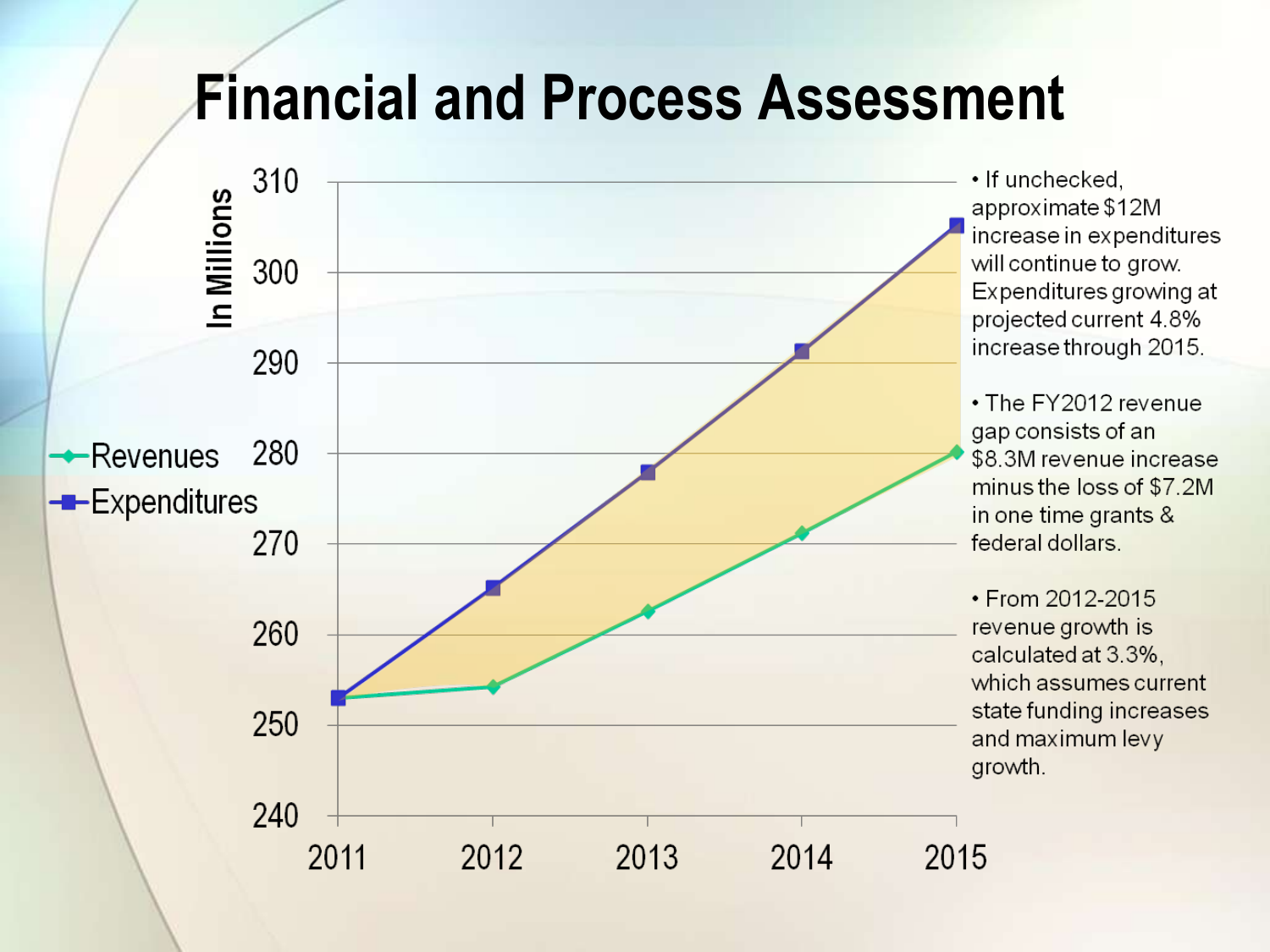## **REALITY**

# Deficit of \$30,411,406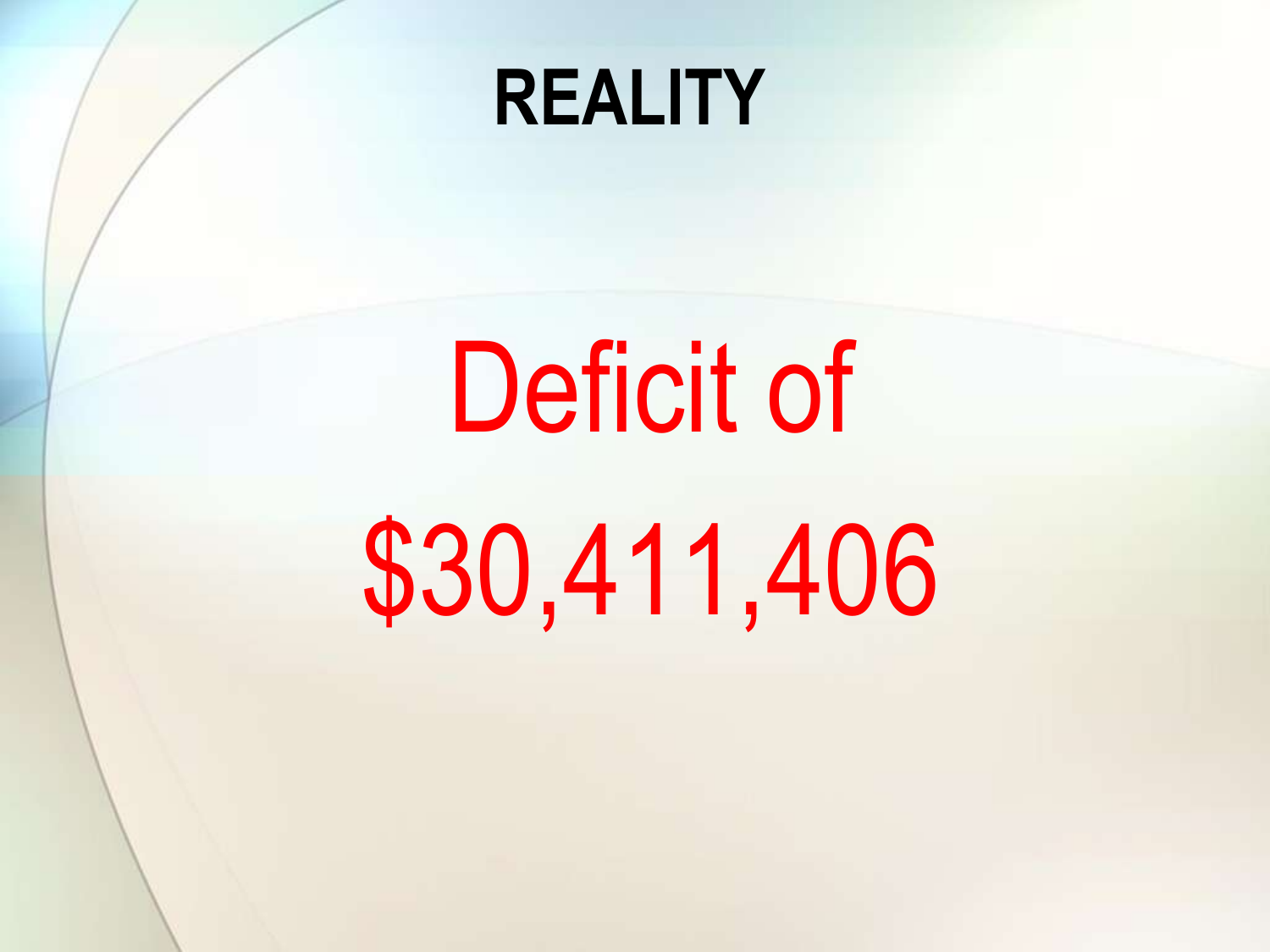#### **Why Such A Large Deficit? – Loss of Revenue**

- Elimination of Jobs Funds (\$4,232,263)
- Elimination of ARRA Federal Funds (\$2,602,034)
- Decrease in Revenue Limit (\$9,853,604)
	- Based on per pupil reduction of \$557.80 per student
- Elimination of Categorical Aid (Grants) (\$1,616,570)
- Elimination of Base Registration Fees (\$1,000,000)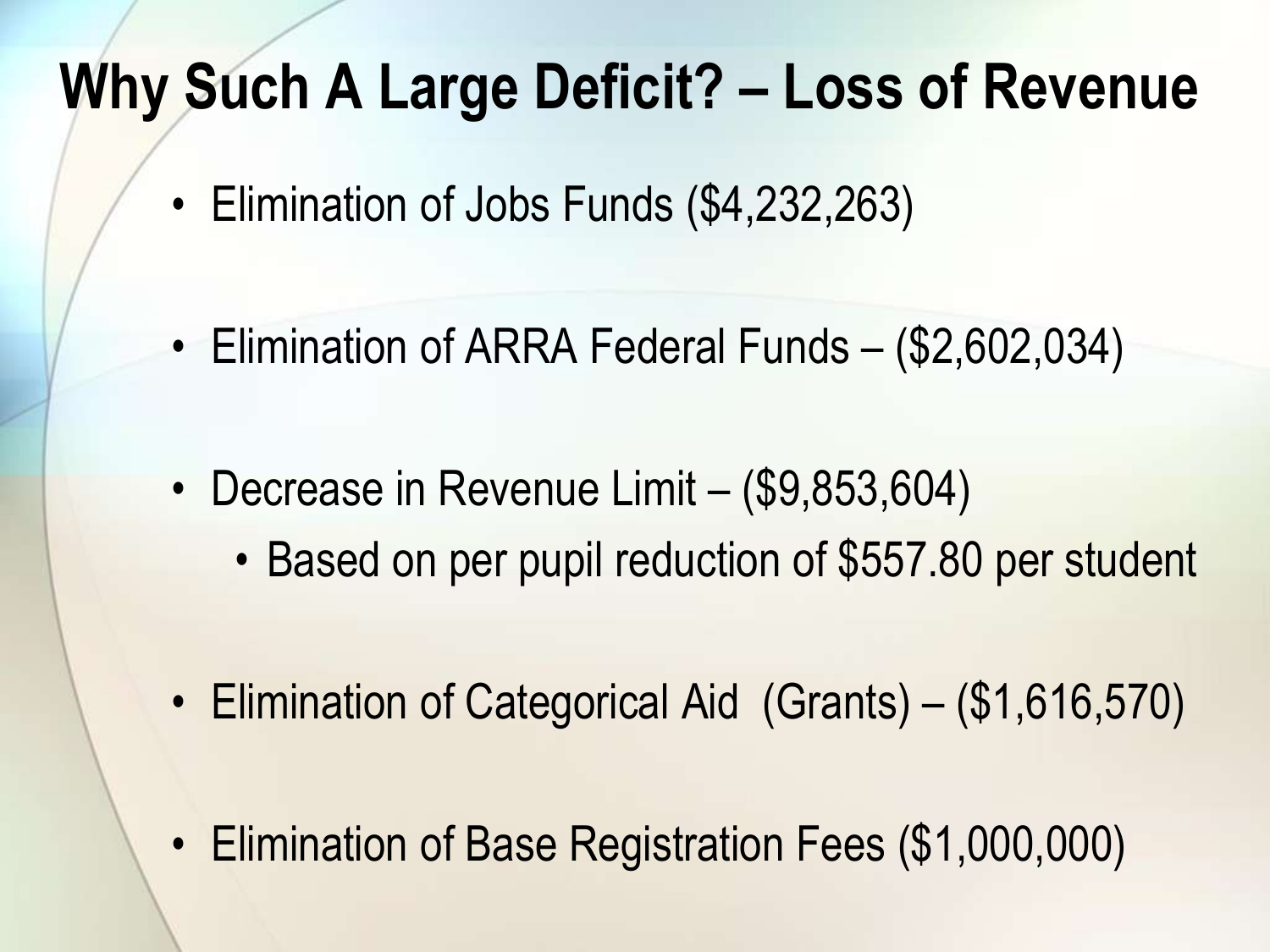#### **Summary of Revenue Changes**

Total Loss of Revenue

## **\$19,304,471!**

This loss of revenue impacts how we provide education for our children!

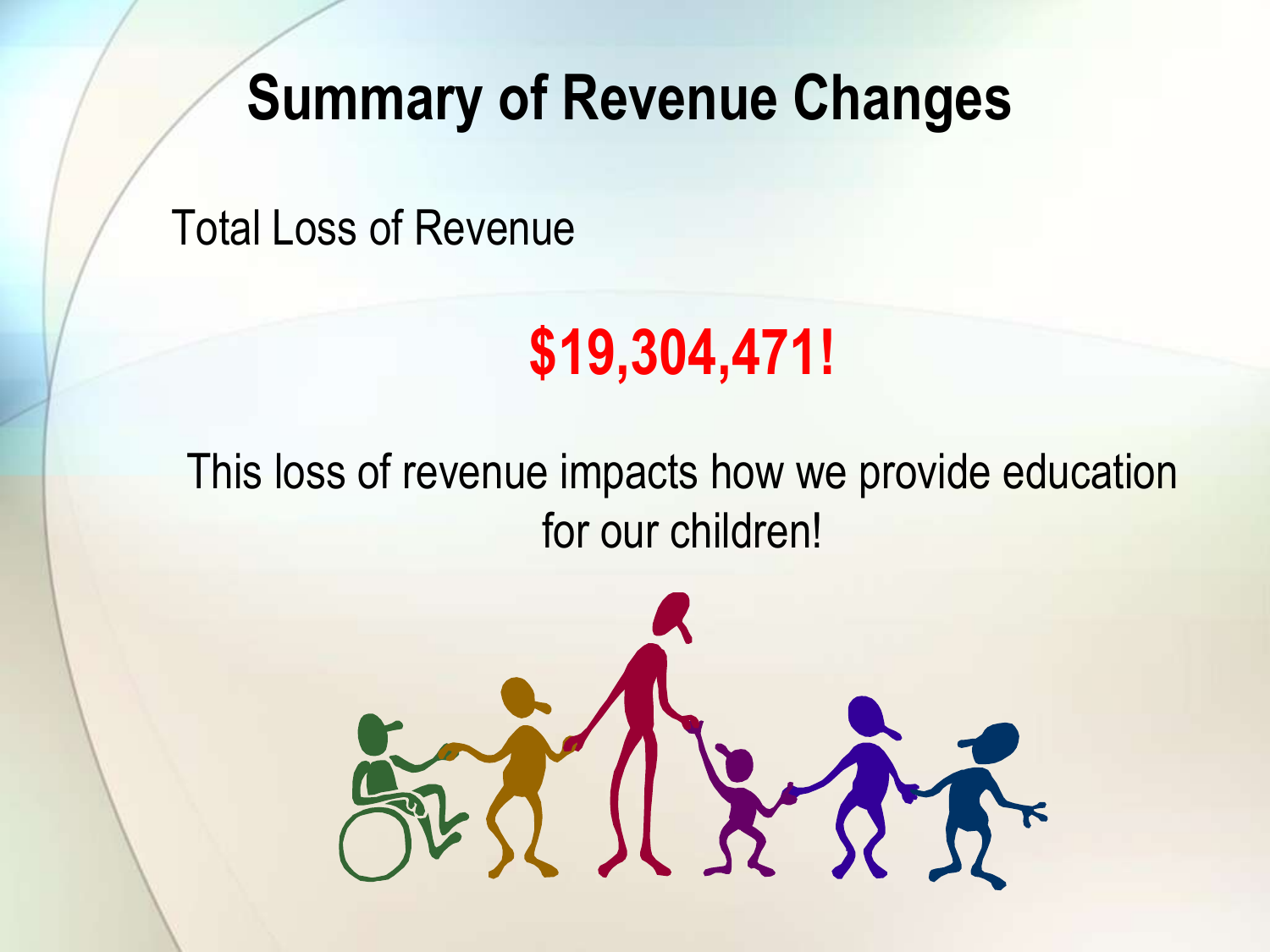#### **Why Such a Large Deficit? – Expenditure Changes**

- Total Required Expenditure Changes (\$11,212,821)
	- Increased Salary and Benefit costs (\$10,245,478) (Negotiated Contracts)
	- Increased Fixed costs such as transportation, liability insurance (\$664,489)
	- Increased Operational Costs such as utilities, repairs and contracted services (\$302,854)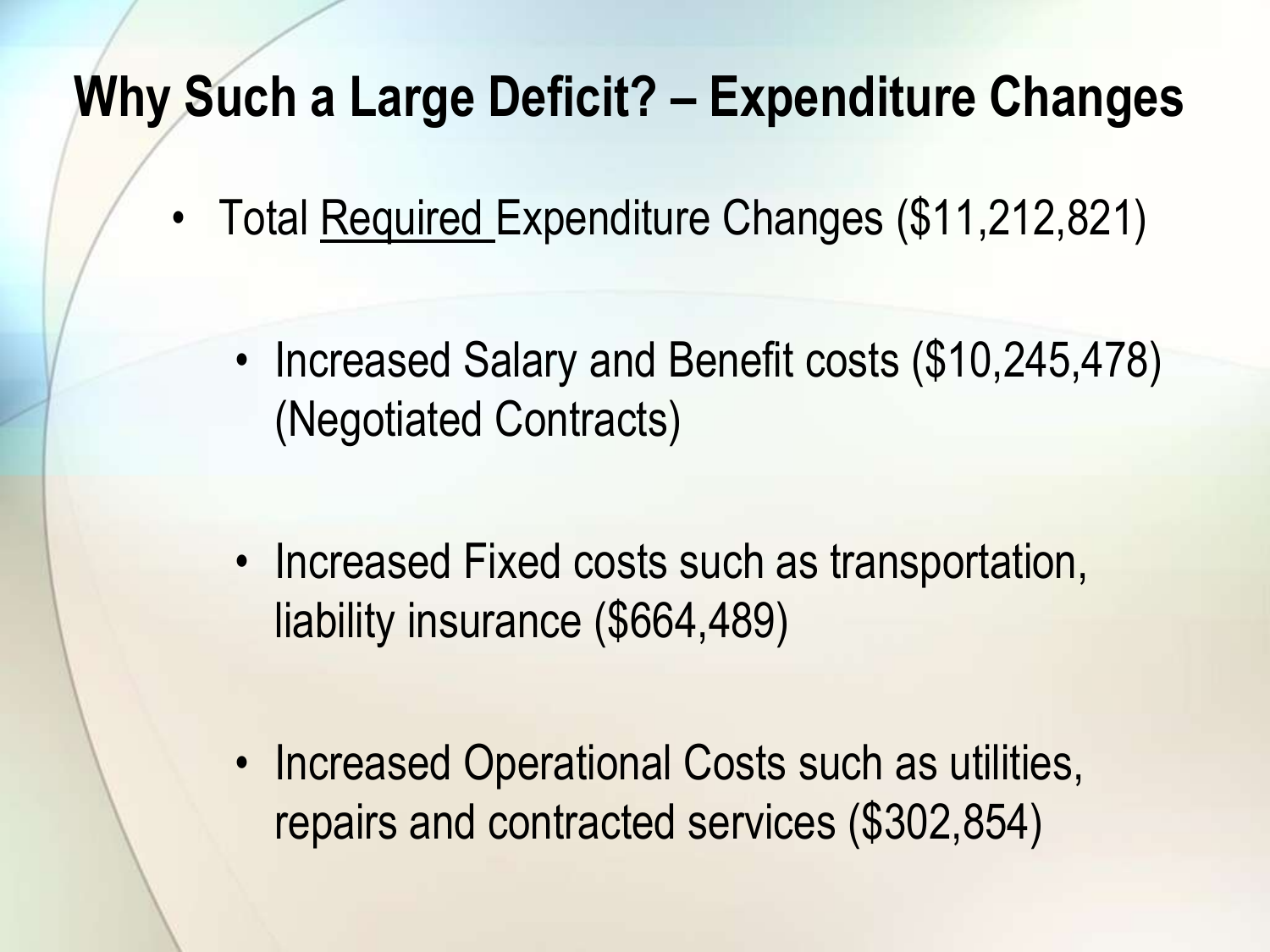#### **Summary of Required Expenditure Changes**

Total Required Expenditures **\$11,212,821**

> **Approximately \$10,245,478 or 91% of \$11,212,821**

Is due to an increase in negotiated salary and benefits for current staff!

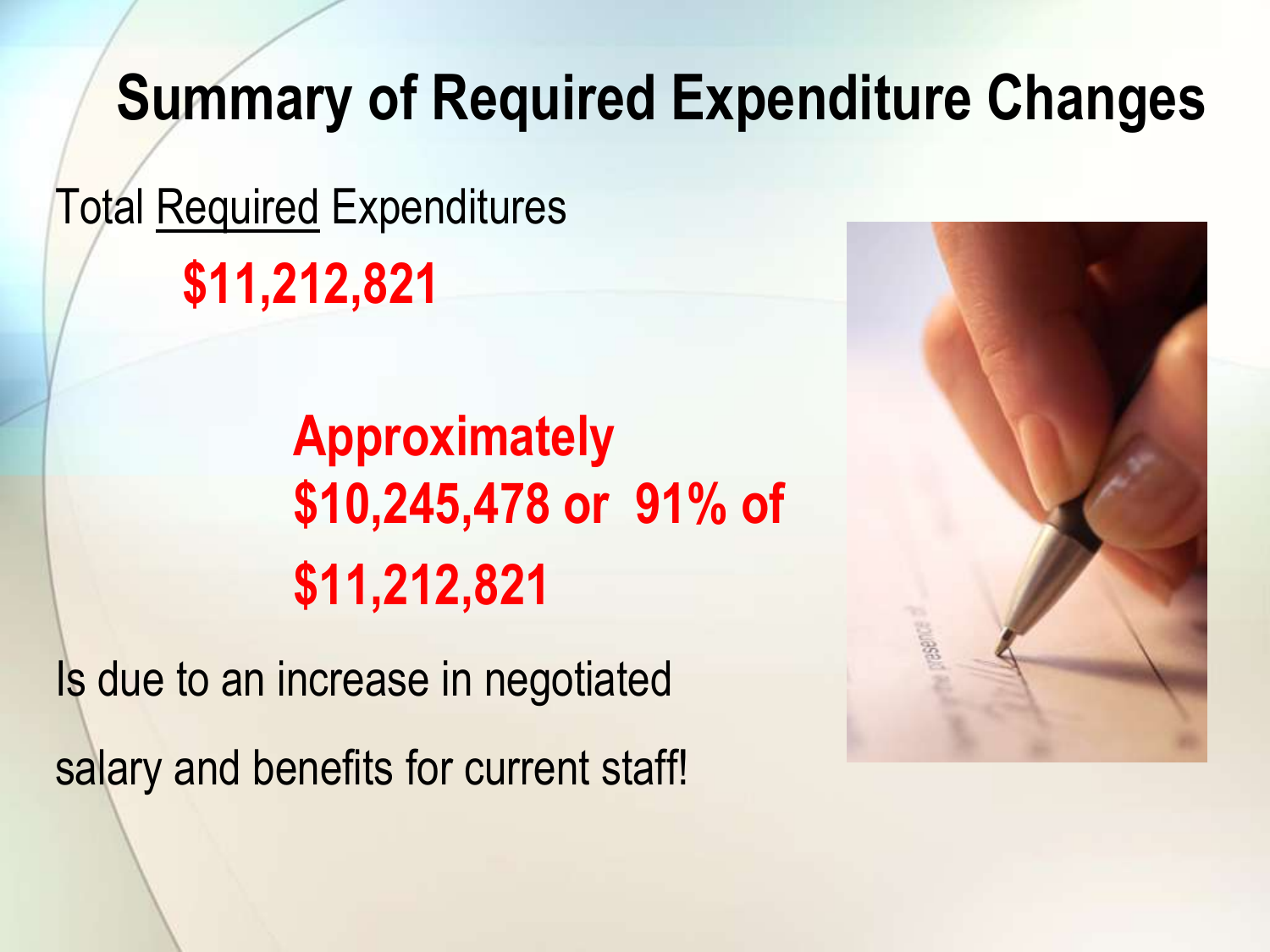#### **What Does This Mean To The Taxpayer?**

The increase in the property tax for the residents of Kenosha, Pleasant Prairie and Somers under the existing revenue limit is dependent on the amount of state aid the district receives. The property tax levy is the difference between the revenue limit and the amount of state general aid the district receives. The larger the state general aid, the lower the property tax levy.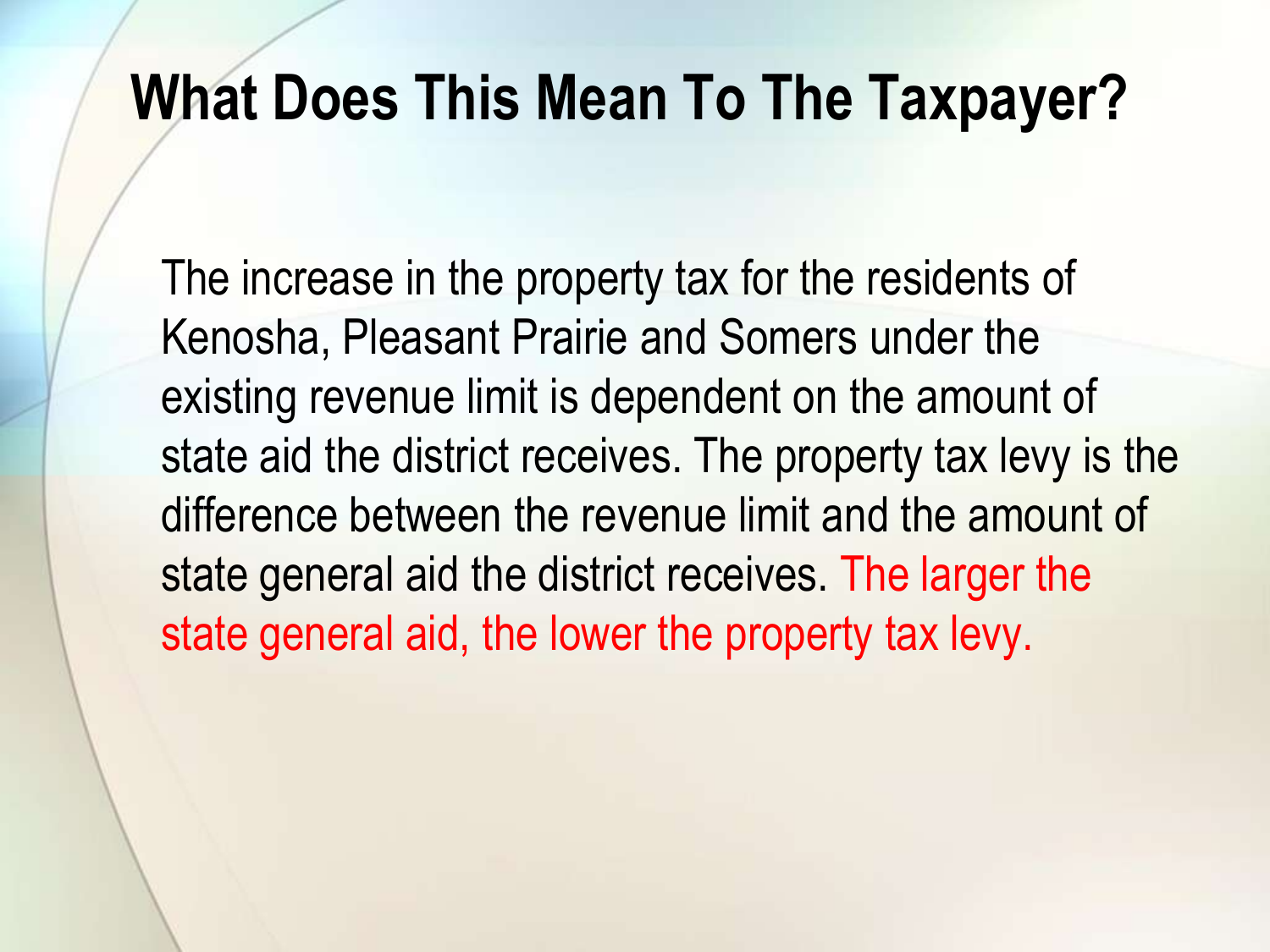#### **What This Means for Taxpayers**

The 2011-12 revenue limit is estimated to decrease by approximately \$9.8 million. If the state decreases general aid by 75% of that amount, the remaining 25% will be used to lower the property tax levy. Since the state does not release state general aids estimates until July 1, the amount of general aids and property tax cannot be individually determined at this time. However we do know that the sum of state general aid and property tax cannot exceed the revenue limit.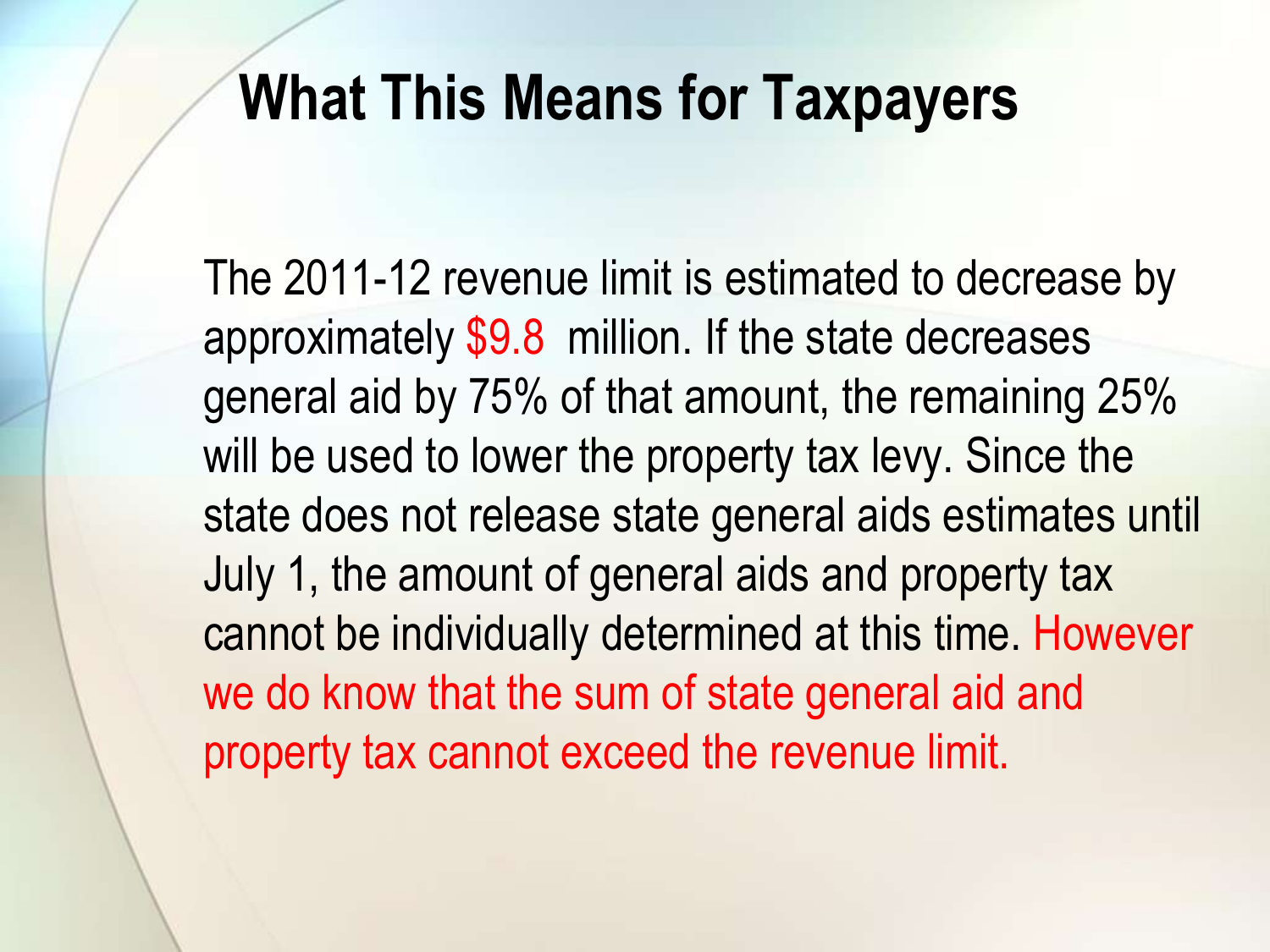#### **What Does This Mean To The Taxpayer?**

We have to conform to the revenue limit so we are forced to make changes to the way we do business. We have no choice.

The state, through the revenue limit and the distribution of the state public school general aid appropriation, dictates the size of our budget and the amount of property tax.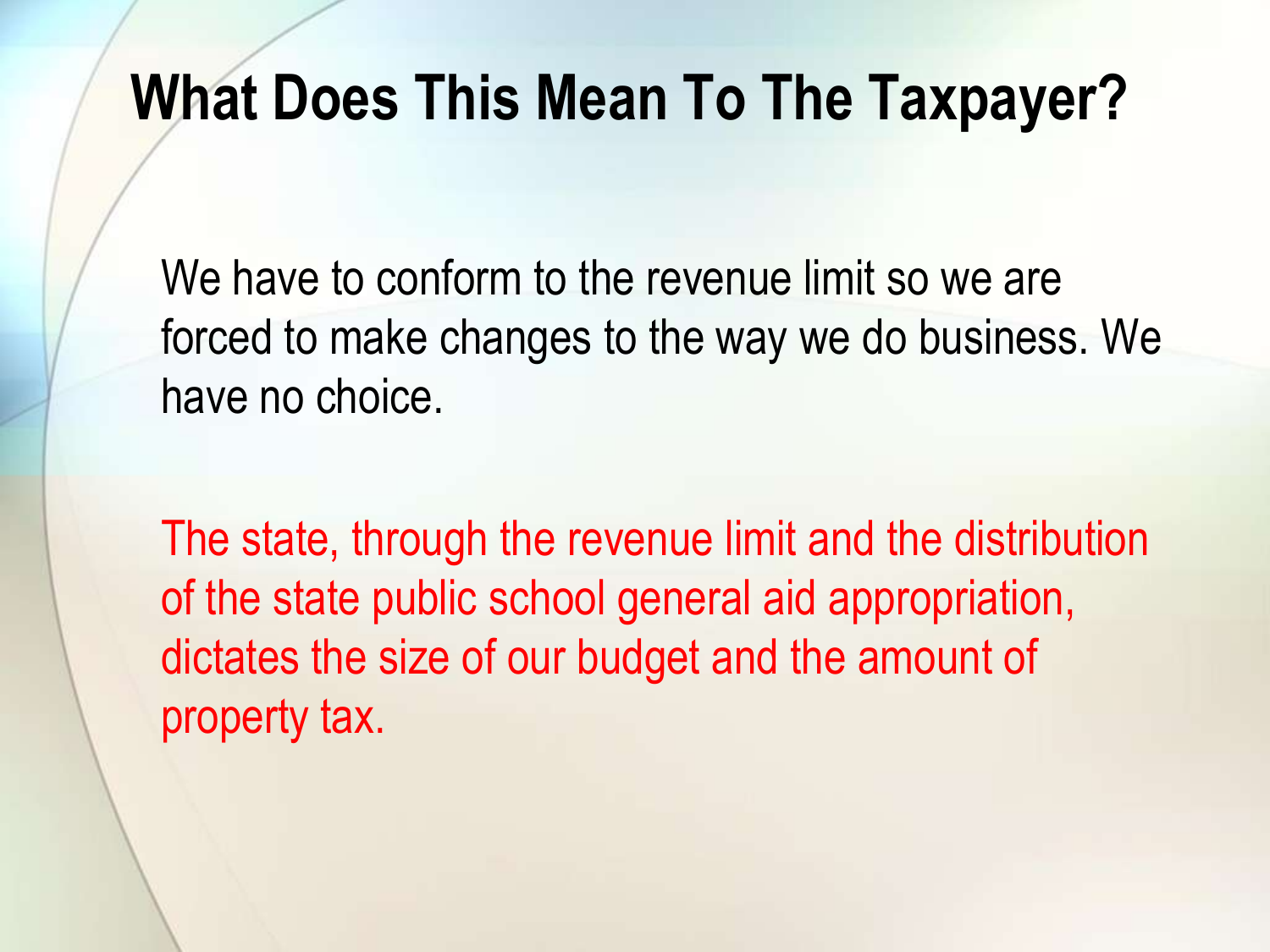#### **Where We Need To Be**

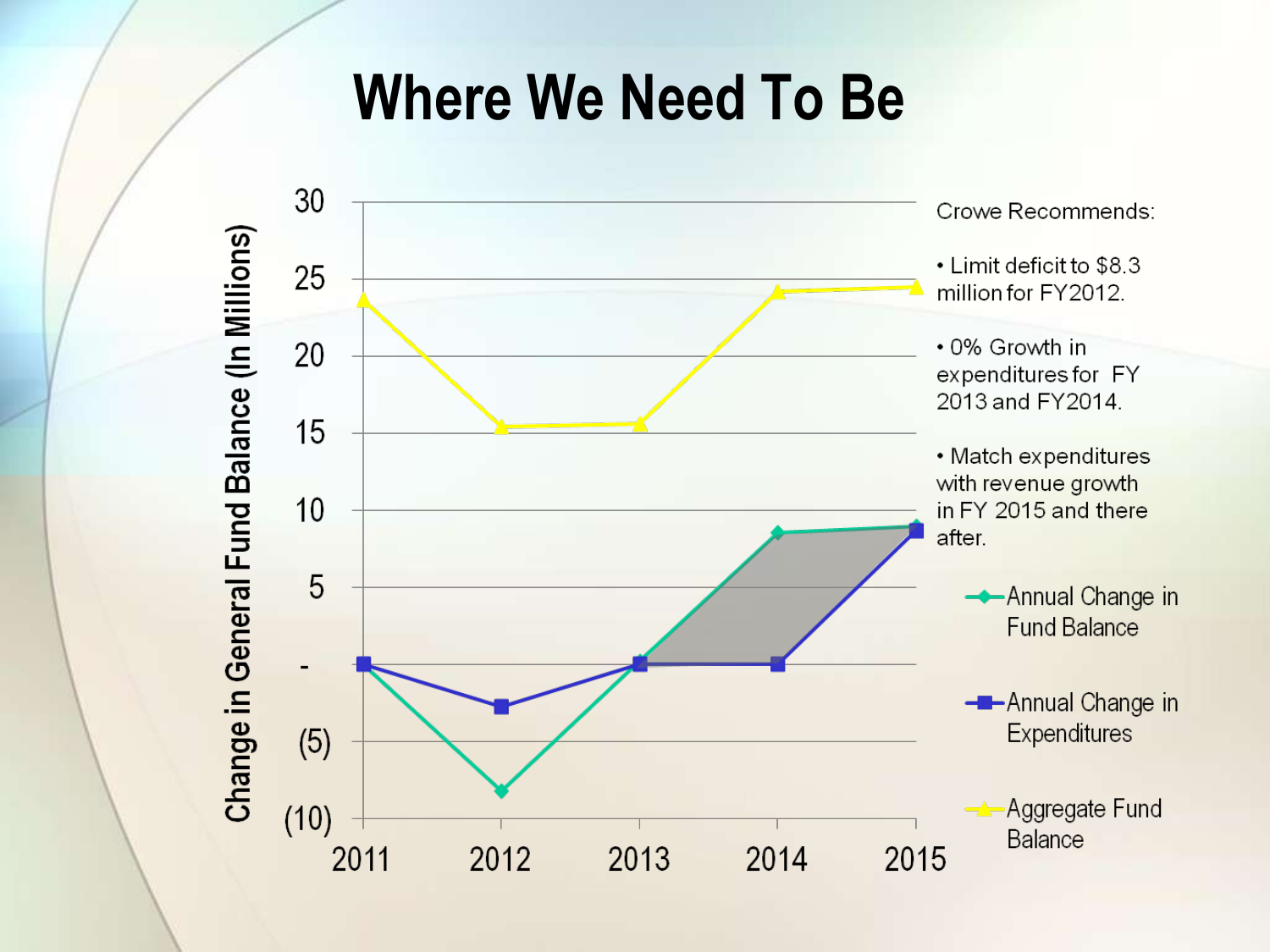#### **What Does It Take To Balance the Budget? TRANSFORMATION!**

- Zero-Based Budgeting
- Operational Changes
- Fiscally Responsible Decisions
- Financial Long-Range Planning
- **Choices**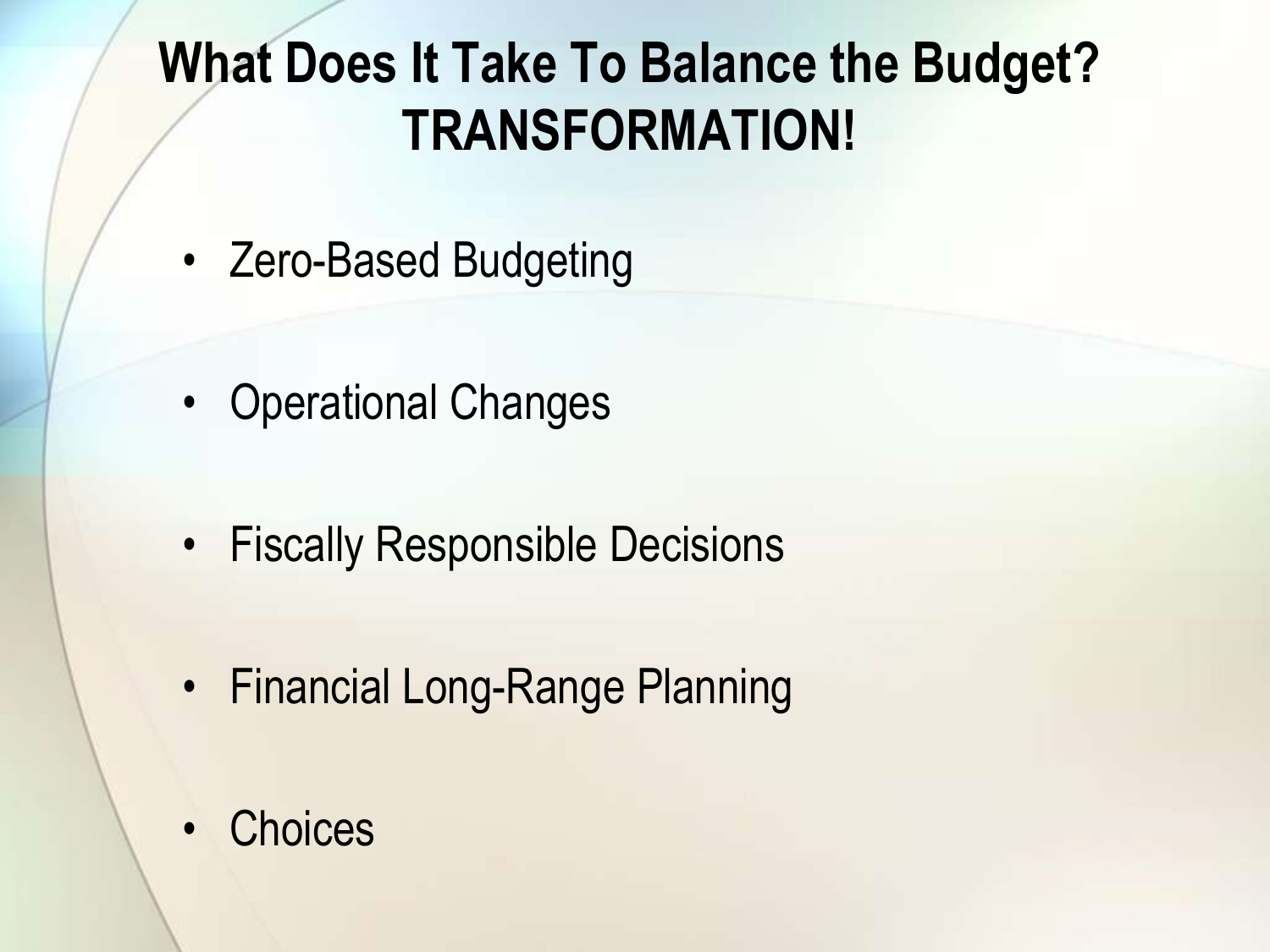#### **Recommendations To Balance The Budget**

- Operational Changes
- Educational Program Changes/Restructuring
- Examination and Reduction of Staffing Levels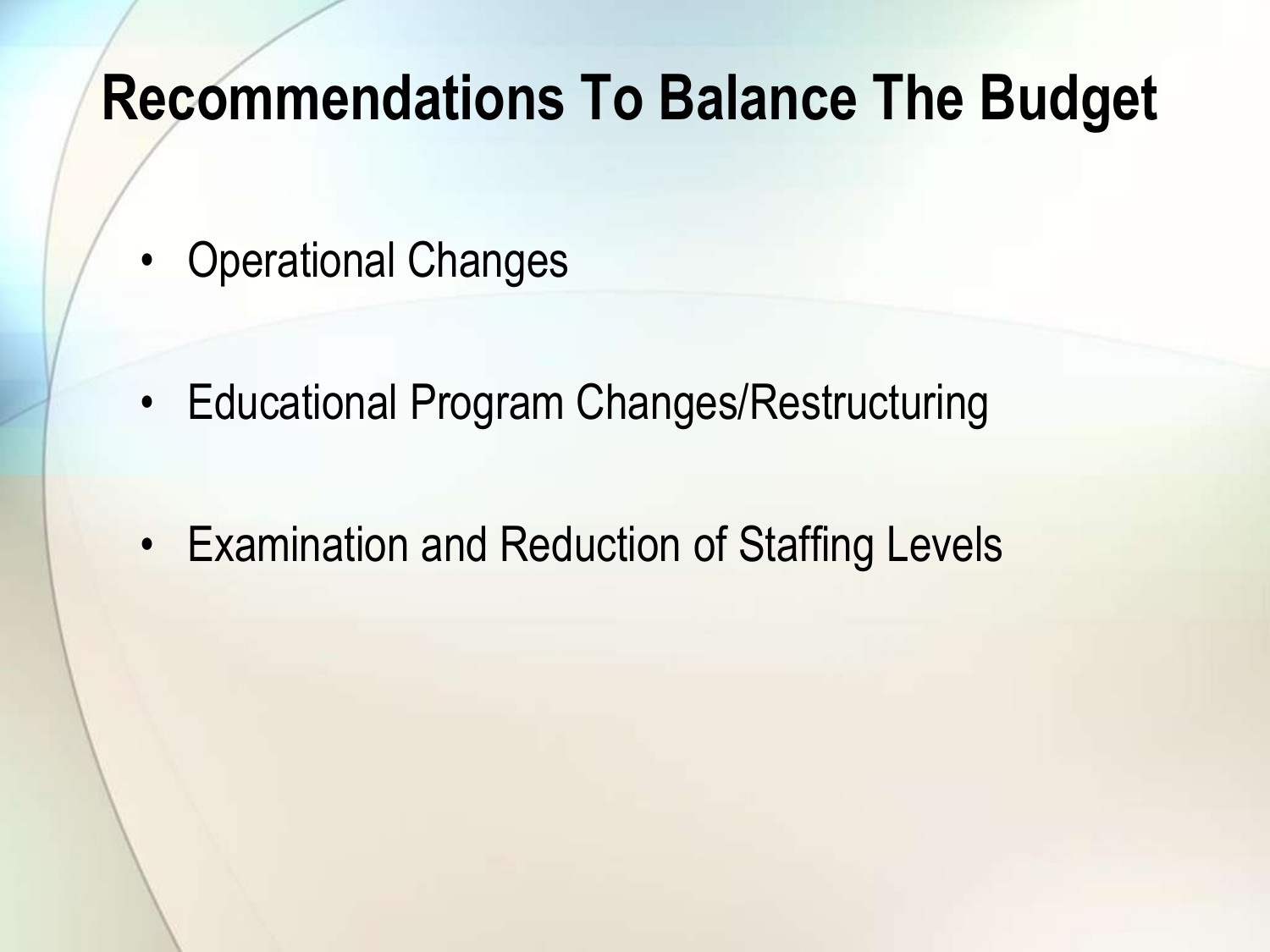## **Operational Changes**

- School Closings
	- Columbus and Jefferson Annex
- Educational Support Center Discretionary Budget Reductions (\$1,000,000)
- Examination and renegotiation of expired professional contracts (garbage collection, nursing services)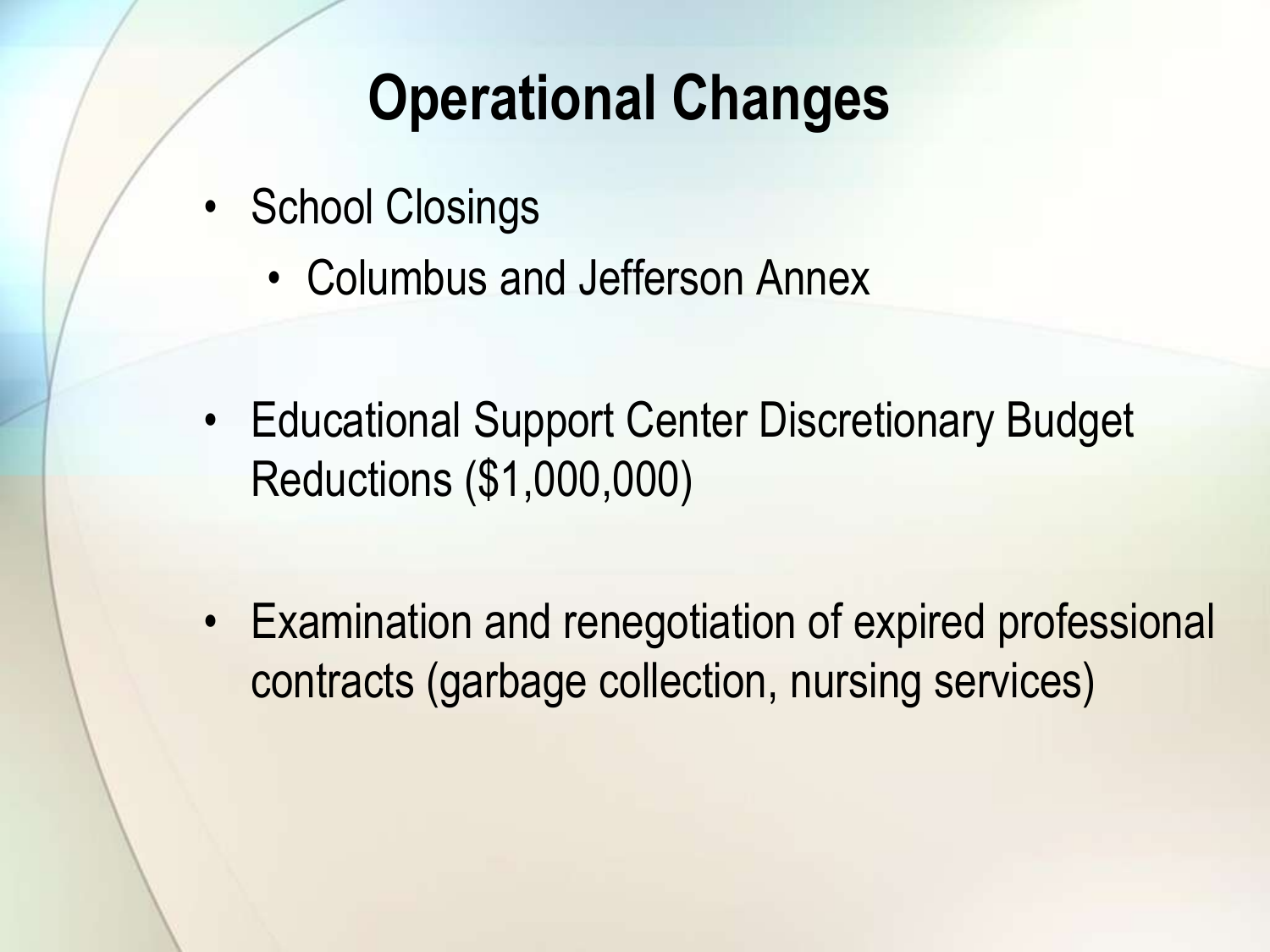#### **Educational Restructuring/Program Changes**

- Charter School Funding Reductions
- High School Program Changes
- Instructional delivery and support changes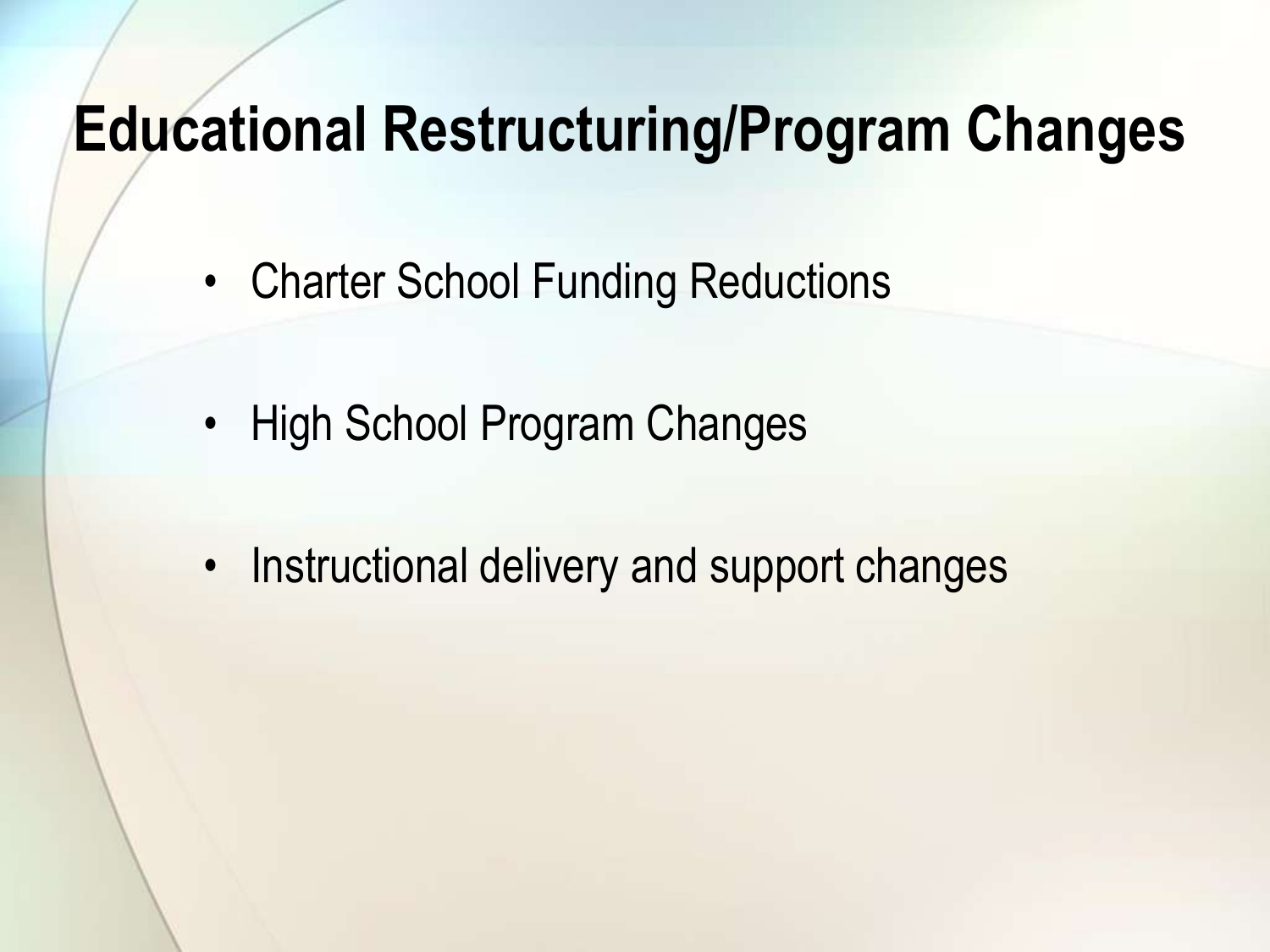#### **Reduction of Human Resources**

- Examination of Five Year Staffing Trend
- Total Compensation for Each Negotiated Contract
- Breakdown of Reductions by Bargaining Group (overall reduction of staffing FTEs. How they will be used will be based on programs)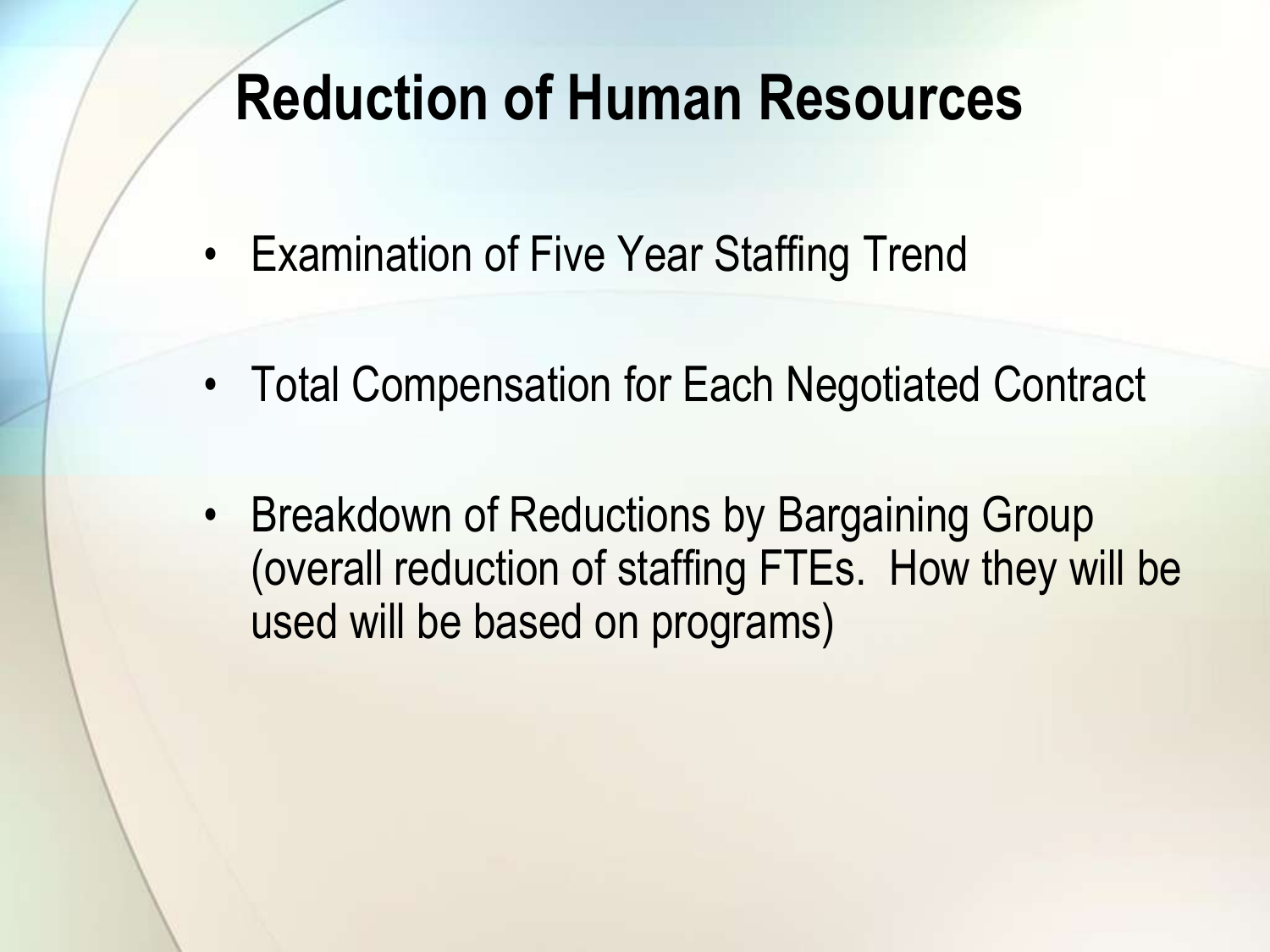## **Five Year Staffing Trend**

| <b>School</b><br>Year | <b>Total Staff</b><br><b>All Groups</b> | <b>Staff</b><br>Increase<br><b>Over Prior</b><br>Year | <i><b>*Actual</b></i><br><b>Student</b><br><b>Population</b> | <b>Student</b><br><b>Increase</b><br><b>Over Prior</b><br>Year<br>(Actual) |
|-----------------------|-----------------------------------------|-------------------------------------------------------|--------------------------------------------------------------|----------------------------------------------------------------------------|
| 2006-07               | 2475.72                                 |                                                       | 22858                                                        |                                                                            |
| 2007-08               | 2582.17                                 | 106.45                                                | 22769                                                        | 184                                                                        |
| 2008-09               | 2642.11                                 | 59.94                                                 | 22838                                                        | 69                                                                         |
| $2009-10$             | 2678.07                                 | 35.96                                                 | 23019                                                        | 181                                                                        |
| 2010-11               | 2740.27                                 | 62.2                                                  | 23122                                                        | 103                                                                        |
| Grand<br>Totals       |                                         | 264.55                                                |                                                              | 537                                                                        |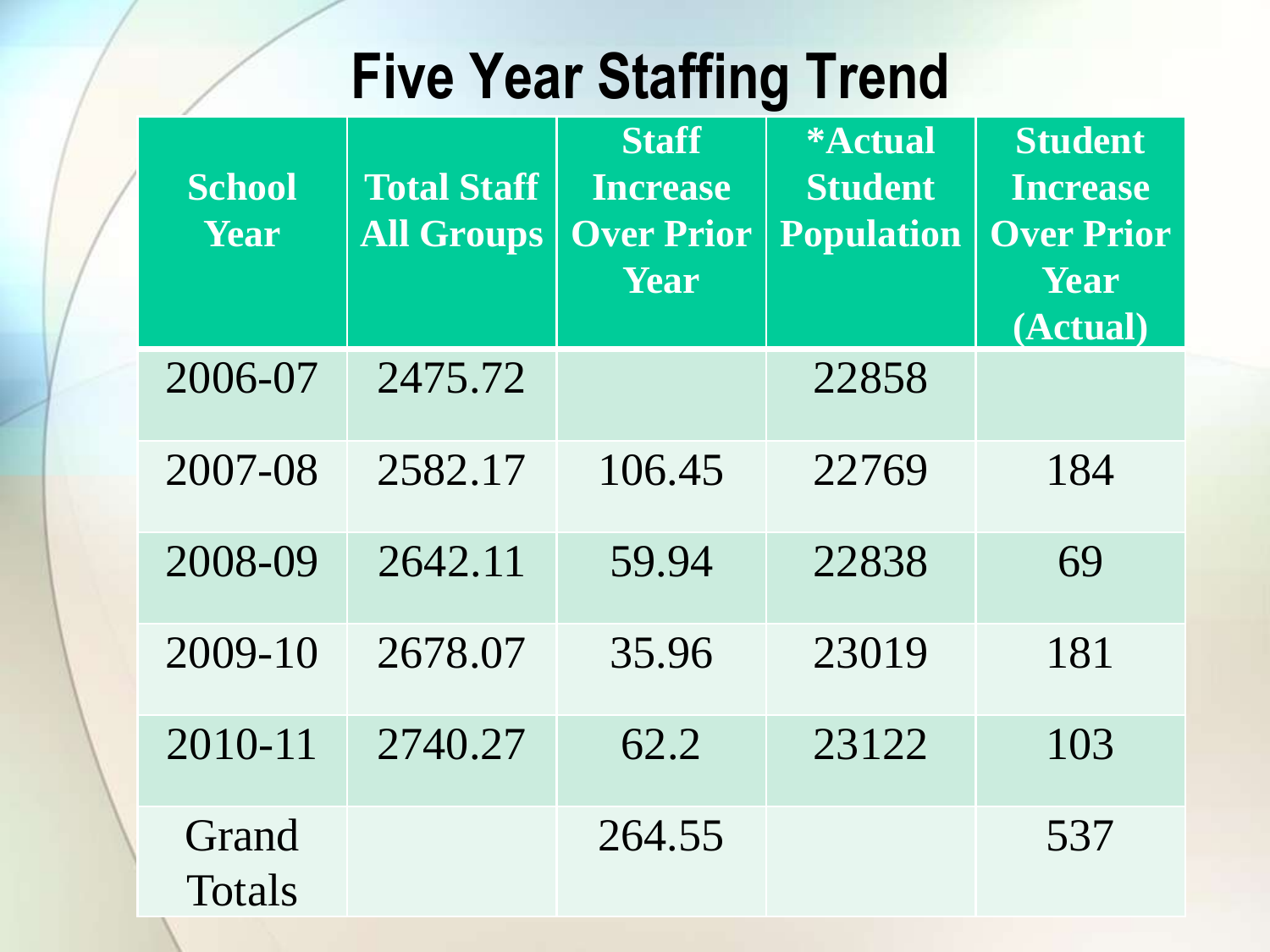## **Total Compensation Costing for Each Group**

| <b>Settled Contracts thru</b><br><b>June 30, 2013</b>                                               | <b>Number</b><br>$\mathsf{of}$<br><b>Members</b> | <b>KUSD</b><br><b>Costs</b>  | <b>Employee</b><br><b>Contributions</b> | <b>Total Cost of</b><br><b>Contract</b> |
|-----------------------------------------------------------------------------------------------------|--------------------------------------------------|------------------------------|-----------------------------------------|-----------------------------------------|
| <b>Principals, Central</b><br><b>Office, Supervisory and</b><br><b>Technical Personnel</b><br>(AST) | 130                                              | \$17,451,871                 | \$1,061,716                             | \$18,513,588                            |
|                                                                                                     |                                                  | 94.27%                       | 5.73                                    |                                         |
| <b>Teacher Contract</b>                                                                             |                                                  | 1893 \$182,977,005<br>99.17% | \$1,516,210<br>0.83%                    | \$184,493,215                           |
| <b>Secretary Contract</b>                                                                           | 144                                              | \$9,261,321.0<br>93.34%      | \$660,745.0<br>6.66%                    | \$9,922,066.0                           |
| <b>Service Contract</b>                                                                             | 206                                              | \$15,147,215<br>99.29%       | \$108,672<br>0.71%                      | \$15,255,888                            |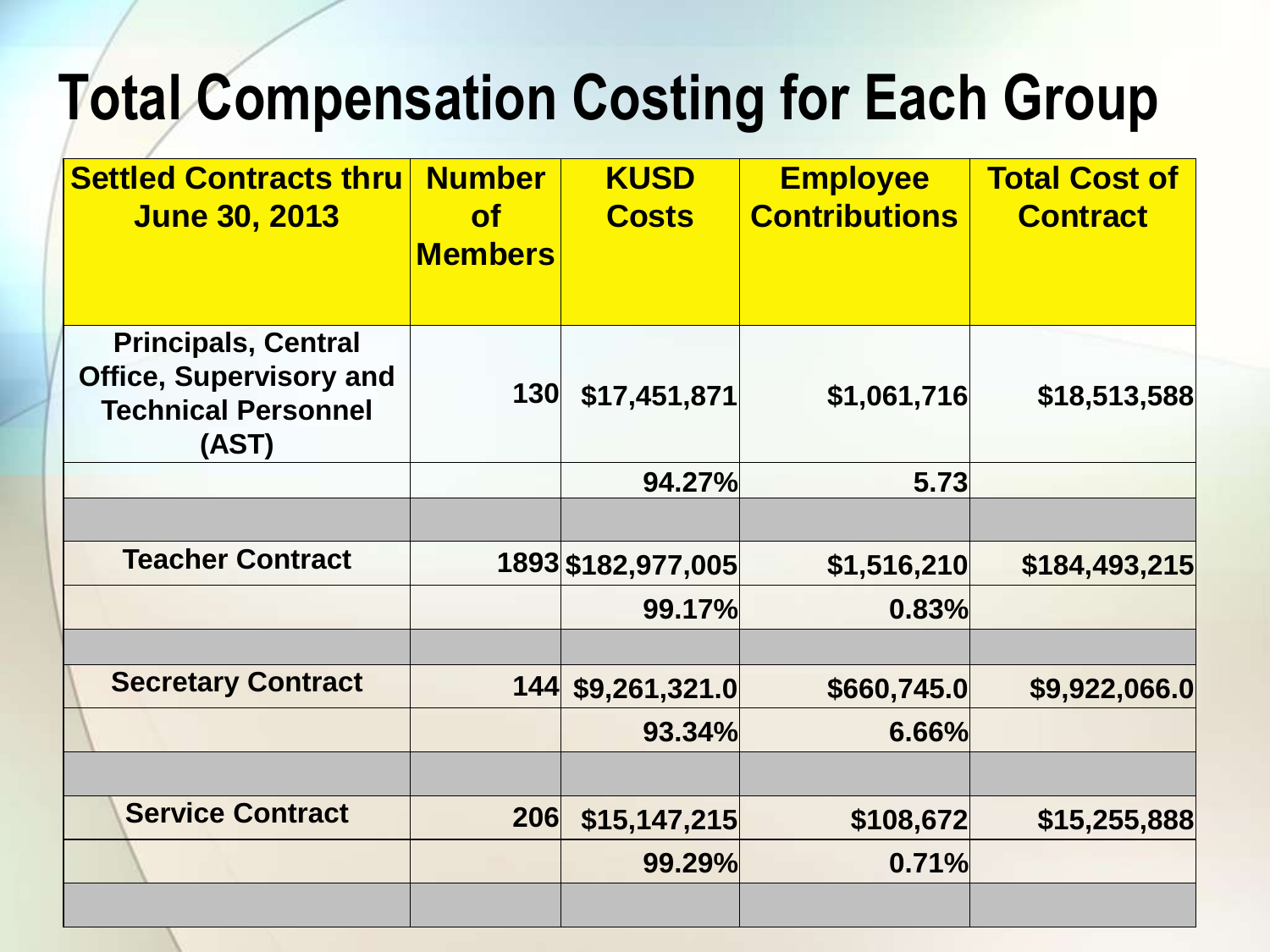## **Total Compensation Costing for Each Group**

| <b>Settled Contracts</b><br><b>thru June 30, 2013</b> | <b>Number</b><br>of<br><b>Members</b> | <b>KUSD</b><br><b>Costs</b> | <b>Employee</b><br><b>Contributions</b> | <b>Total Cost of</b><br><b>Contract</b> |
|-------------------------------------------------------|---------------------------------------|-----------------------------|-----------------------------------------|-----------------------------------------|
| <b>Educational Support</b><br><b>Professional</b>     | 297                                   | \$12,529,361                | \$491,831                               | \$13,021,192                            |
|                                                       |                                       | 96.22%                      | 3.78%                                   |                                         |
| <b>Carpenters and</b><br><b>Painters</b>              | $\bf{8}$                              | \$719,272                   | \$47,315                                | \$766,587                               |
|                                                       |                                       | 93.83%                      | 6.17%                                   |                                         |
| <b>Interpreters</b>                                   | 11                                    | \$639,271                   | \$5,466                                 | \$644,736                               |
|                                                       |                                       | 99.15%                      | 0.85%                                   |                                         |
| <b>Miscellaneous Staff</b>                            | 50                                    | \$2,453,302                 | \$161,397                               | \$2,614,699                             |
|                                                       |                                       | 93.83%                      | 6.17%                                   |                                         |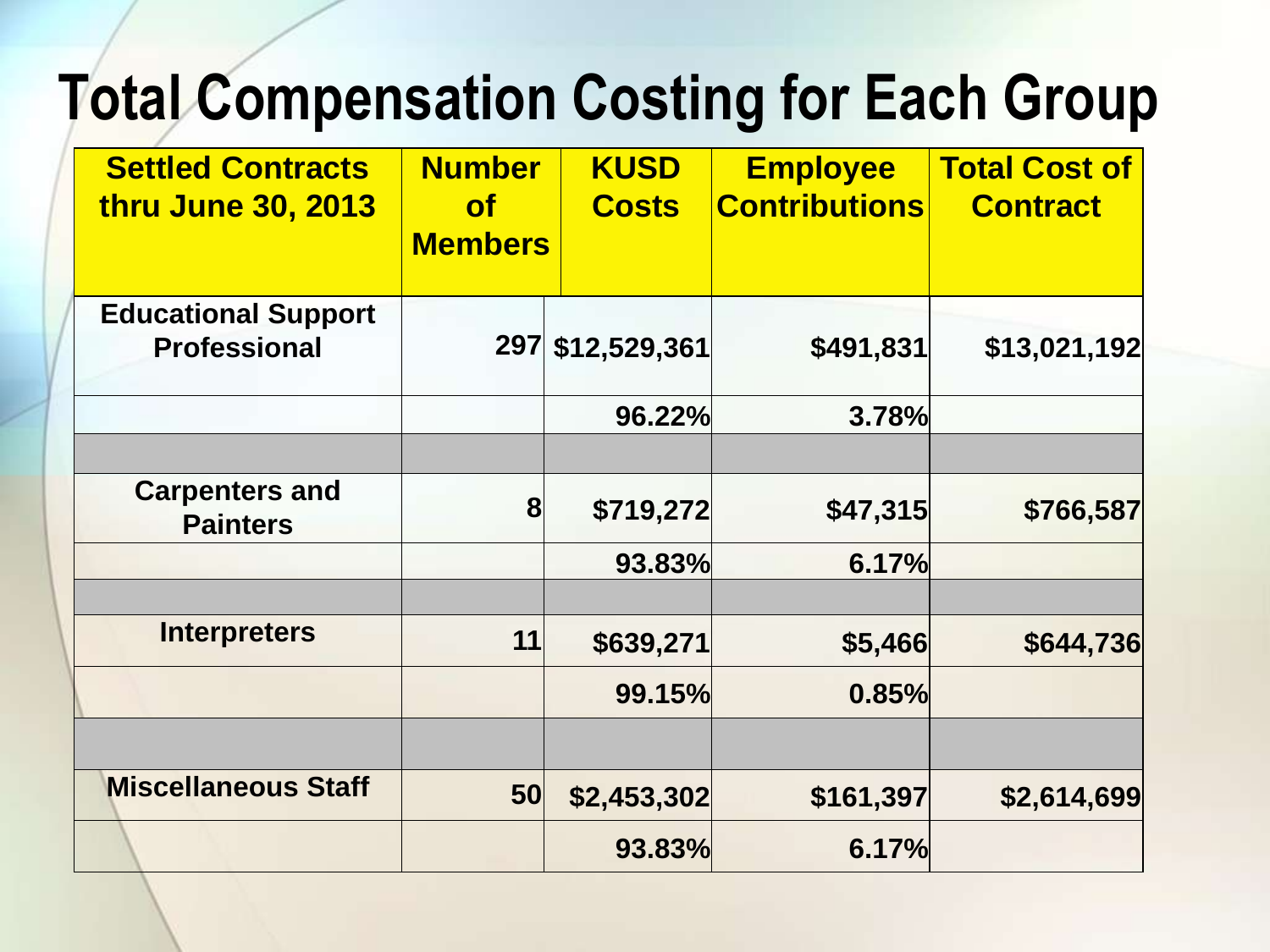## **Proposed Reductions By Bargaining Group**

| <b>Bargaining Group</b>                  | <b>Members</b> | <b>Reductions</b> | <b>Cost Savings</b> |
|------------------------------------------|----------------|-------------------|---------------------|
| Administrative, Supervisory & Technical  | 130            | 6                 | \$831,714           |
|                                          |                |                   |                     |
| <b>Teachers</b>                          | 1893           | 212               | \$173,424,232       |
| <b>Secretaries</b>                       | 144            | 11.5              | \$772,156           |
| <b>Services</b>                          | 206            | 7.5               | \$527,835           |
| <b>Educational Support Professionals</b> | 297            | 9                 | \$373,896           |
| <b>Carpenters/Painters</b>               | 8              | $\overline{0}$    | \$0                 |
| <b>Interpreters</b>                      | 11             | $\mathbf 0$       | \$0                 |
| <b>Miscellaneous</b>                     | 50             | $\mathbf{1}$      | \$49,812            |
| <b>Total Cost Reduction</b>              |                |                   | \$19,979,645        |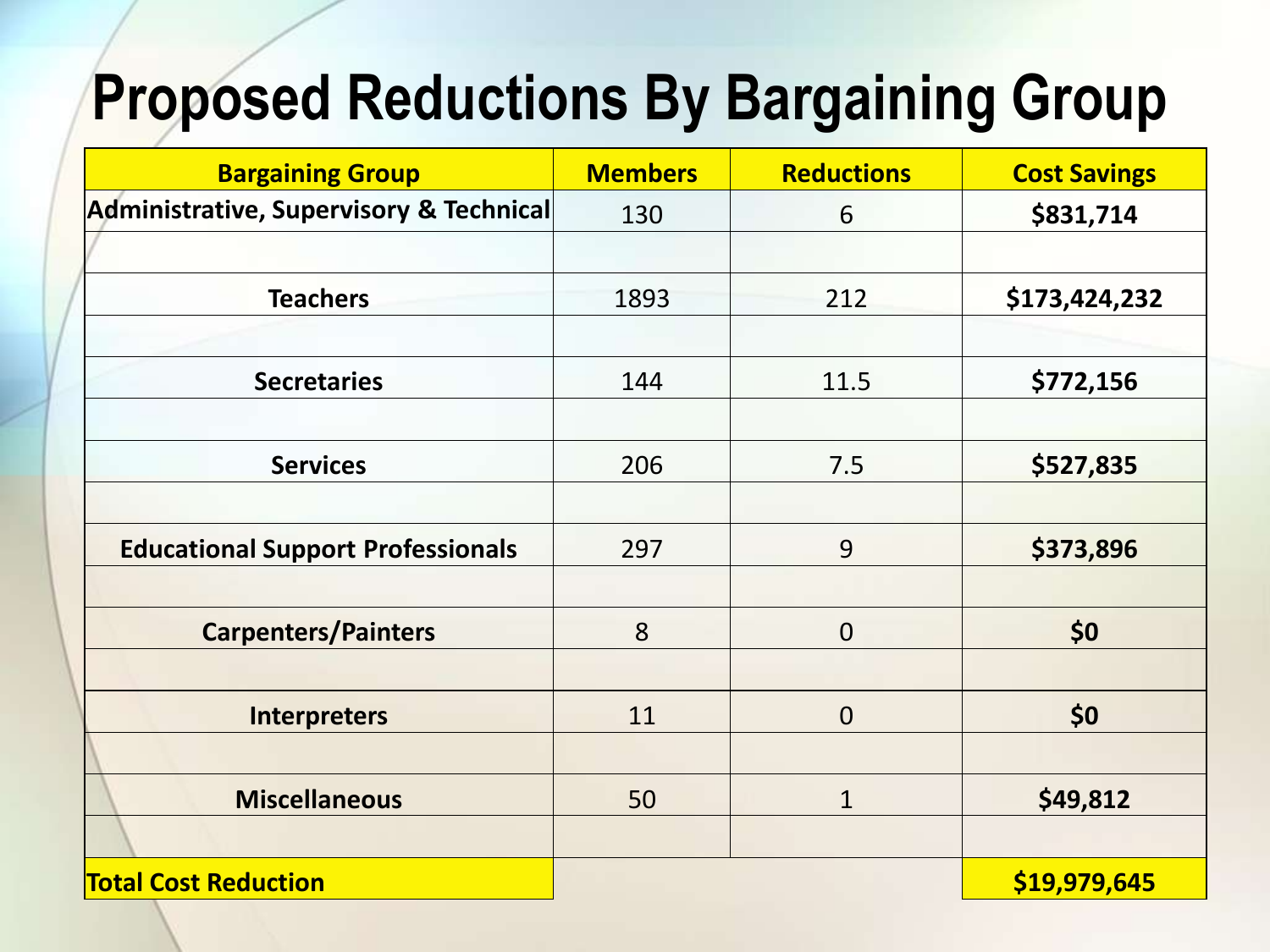## **Our Vision for the Future**

- Equity and Increased Achievement for **All** Students
- A Top Performing School District in the Country
- Fiscal Responsibility to KUSD Families and Taxpayers
- Commitment to Maintaining A Quality Program and Enhance Educational Rigor and Relevance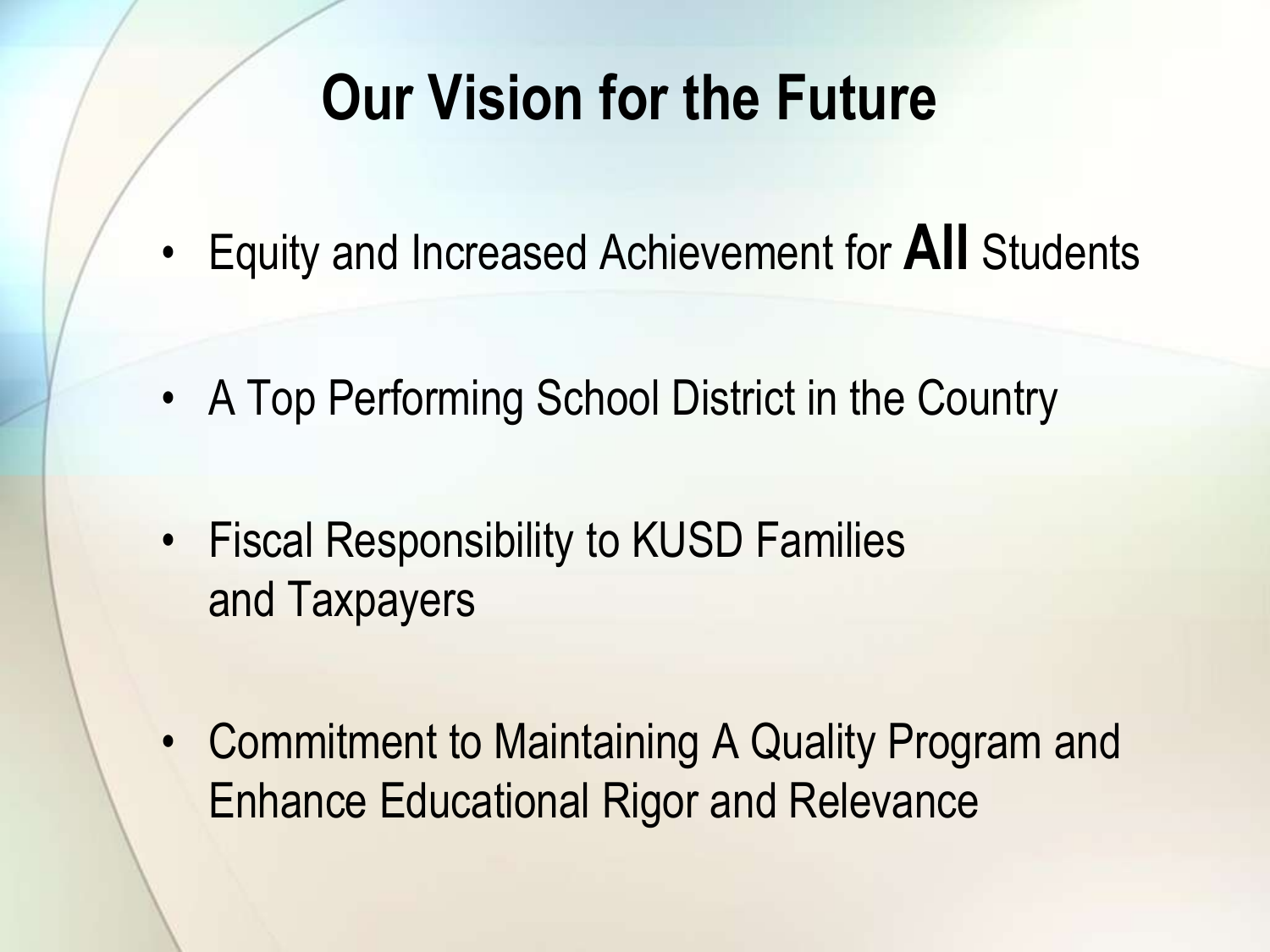#### **So, There is a Balance!**

There is a cost to do what we love, however, we can balance the scales by becoming more fiscally responsible!